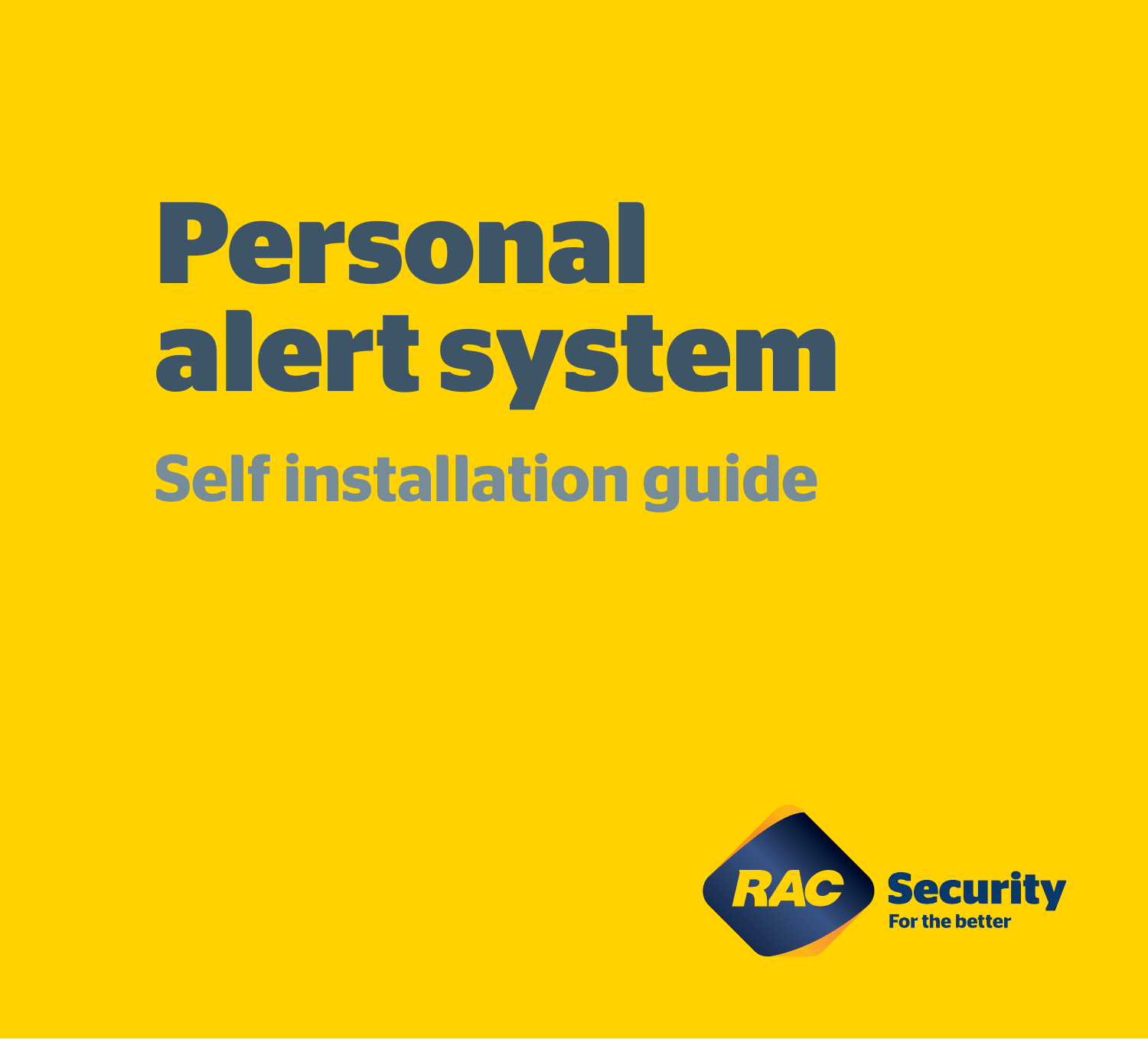

#### Aerial

**On Light** - Solid green when the alarm is turned on and operating as expected.

#### Cellular

Flashes red when no connection.

#### CANCEL Button

Press to cancel an emergency alarm.

**HELP Button** - Press to activate an emergency alarm. The button lights up in a clockwise direction to let you know your call for help is being sent.

RAC recommends you ask a friend or a family member to help you with this installation. If you have any questions, please call RAC Security on 1300 360 504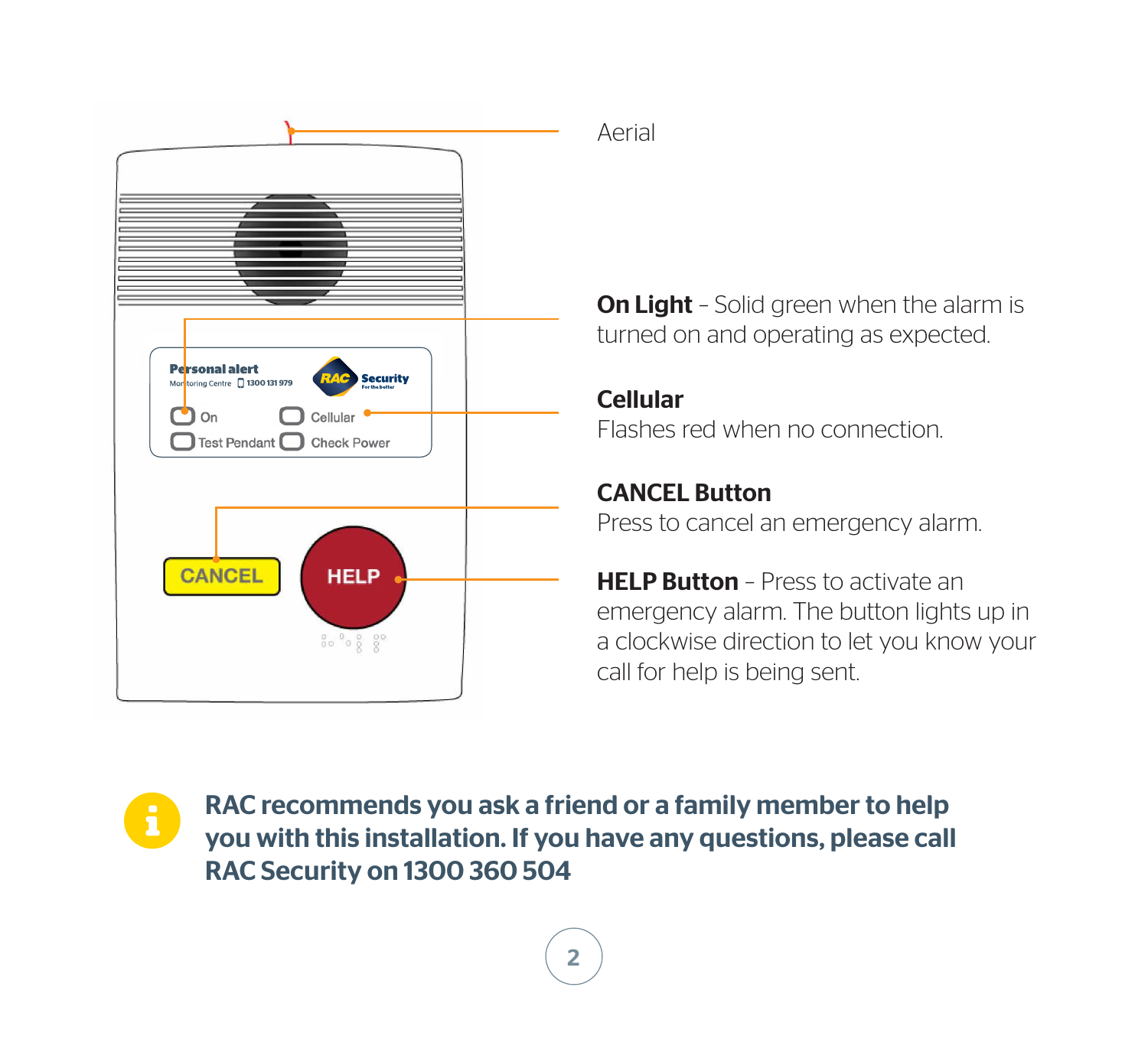# **Contents**

| Installation                                           | 4 |
|--------------------------------------------------------|---|
| Step 1: Connecting the unit                            | 4 |
| Step 2: Turning it on                                  | 5 |
| Step 3: Checking cellular signal strength              | 6 |
| Step 4: Testing your pendant                           | 7 |
| Step 5: Making a test call and completing installation | 9 |

Please read this guide thoroughly before starting the installation so you understand how your personal alert system works. Please follow the instructions in this guide, and if you have any questions please call: RAC 1300 360 504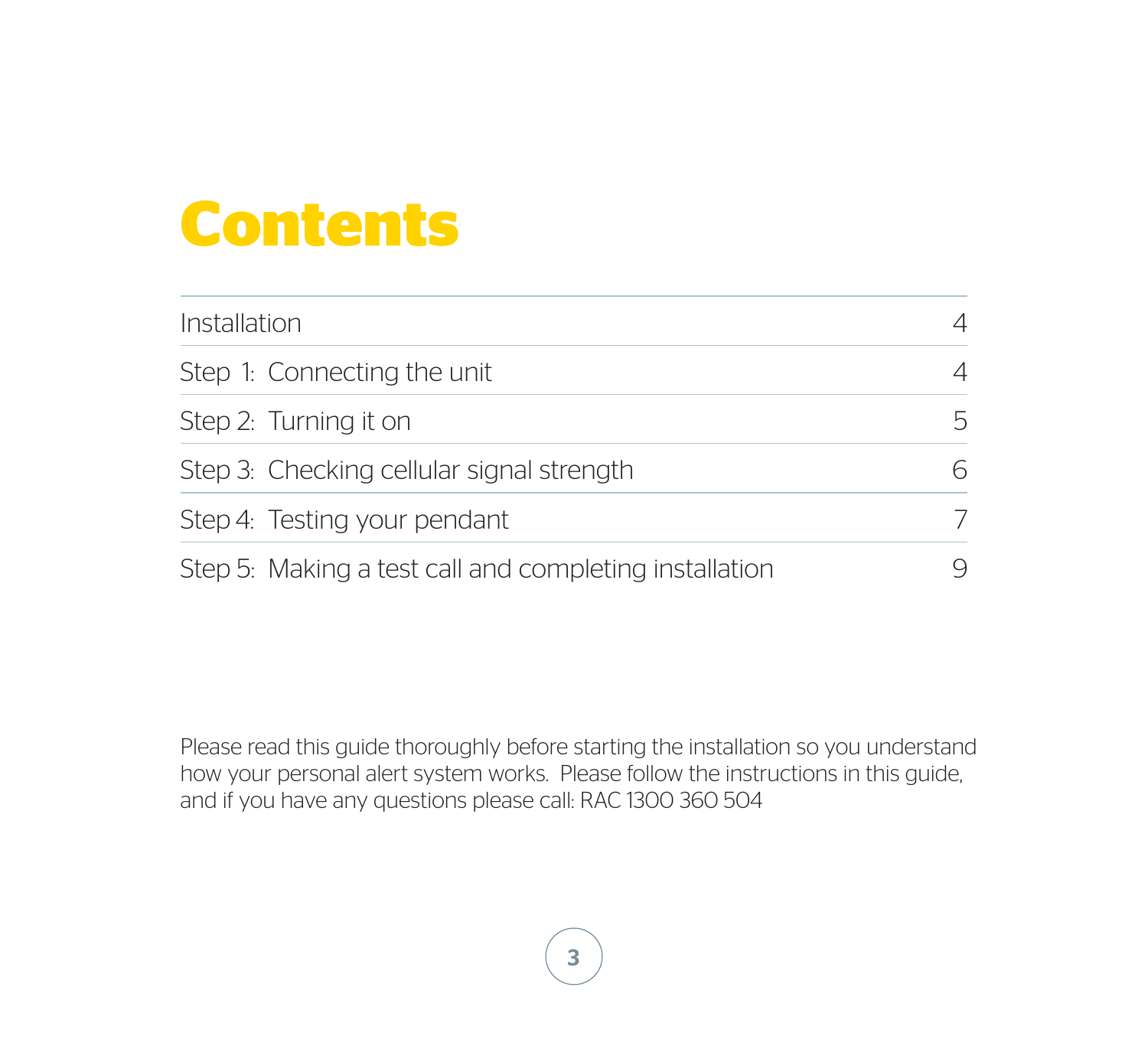# **How to install your personal alert system**

# **Step 1: Connecting the unit**

- a. Remove the unit and pendant from the packaging.
- b. Choose an installation location near a power point. For best range, a central location at waist height is ideal.
- c. Plug the blue power wire into the power socket at the back of the unit.
- d. Plug the power pack into the power point at the wall.
- e. Ensure the **aerial is outstretched** vertically to give the best range. Do not bend, scrunch, or cut the aerial, as this will result in reduced range to the pendant.





Note: To minmise the risk of damage to the alarm caused by lighting strikes, we recommend using a surge protector. Please ensure the power cord is safely out of the way to avoid tripping.

4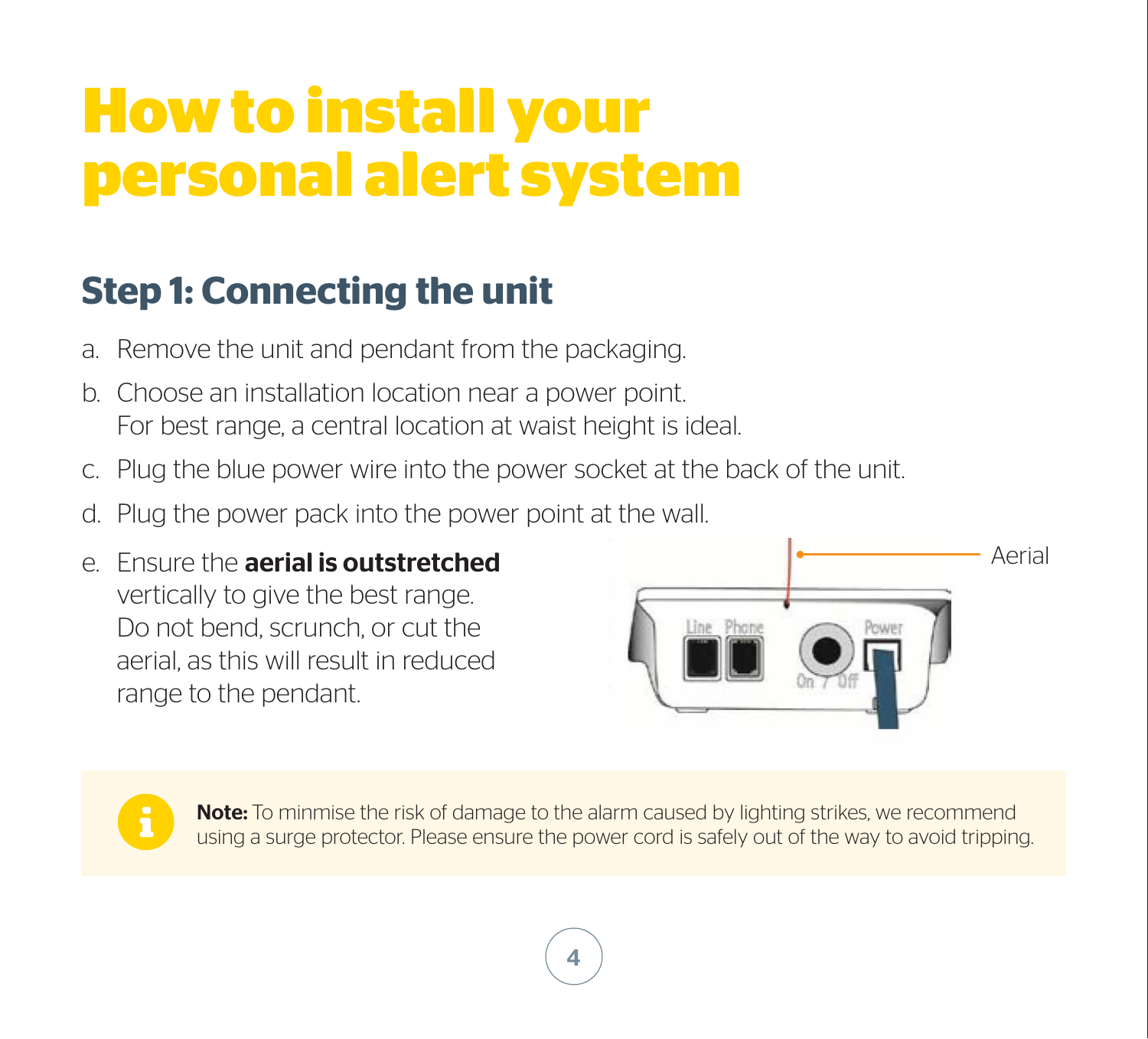# **Step 2: Turning on the unit**

- a. Turn on the power at the wall.
- b. The green ON light and the red **Cellular** light will both turn on.
- c. The red Cellular light will turn OFF once the unit has connected to the network. This will take about 15 seconds.
- d. If the red **Cellular** light does not turn off, you may need to relocate the unit to find a reliable connection. Moving the unit by as little as half a metre can change the signal strength.



**On Light** - Solid green when the alarm is turned on and operating as expected.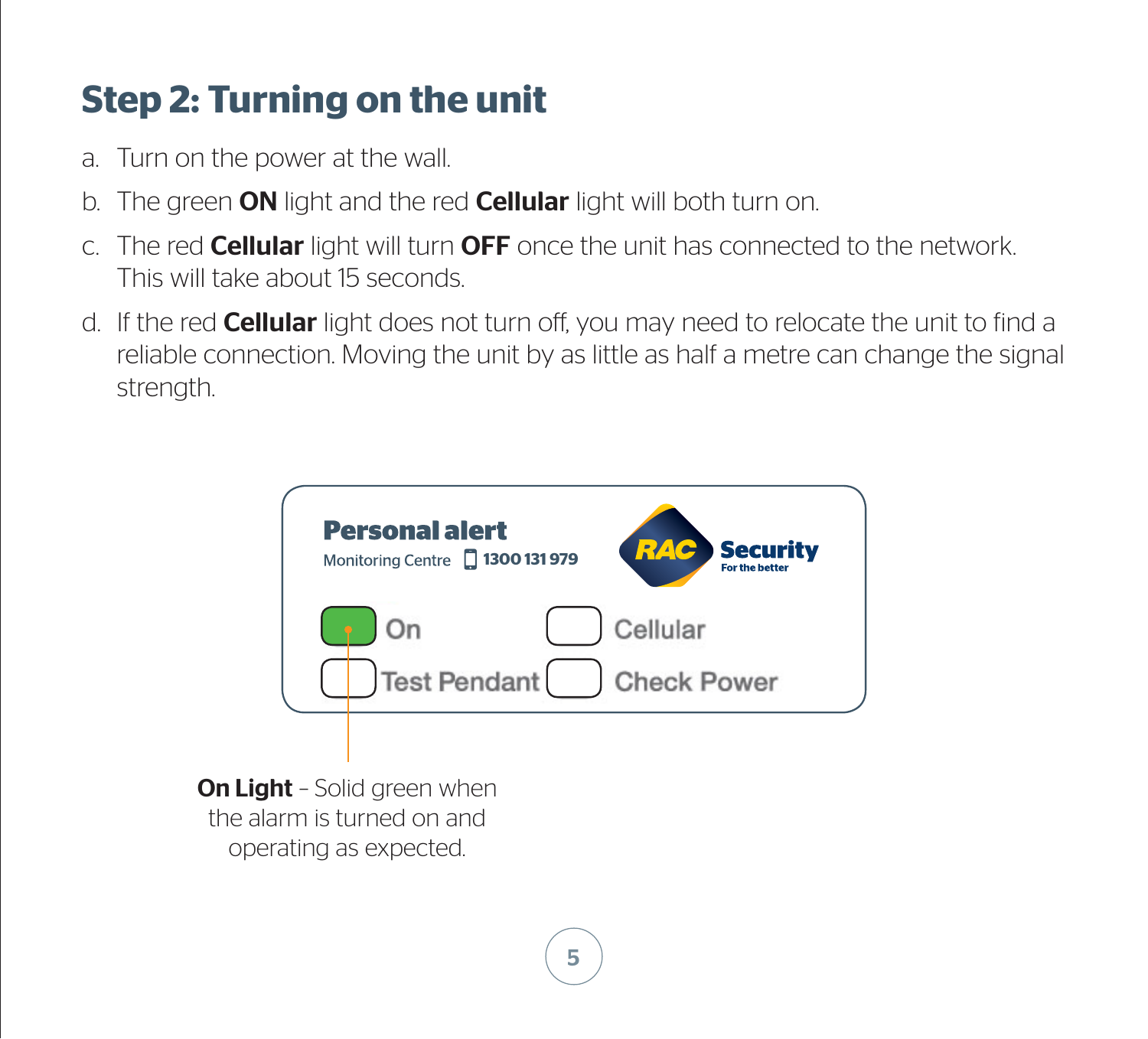# **Step 3: Checking cellular signal strength**

When the red **Cellular** light turns off this means you are connected to the cellular network. To check the signal strength:

- a. Press and hold the yellow **CANCEL** button for three seconds to enter "Range Test Mode". You will hear a single beep and see the blue Test Pendant light turn on and flash. Range Test Mode will last for 10 minutes.
- b. The lights on the **HELP** button will display the cellular signal strength. (See below)
- c. When completed, continue to Step 4 to test your pendant while you are in Range Test Mode.







Note: It is recommended that a minimum of 3 lights should be displayed to indicate a reliable connection to the cellular network, but 4 lights is optimum. Due to changes in the cellular signal strength, a low signal (1-2 lights) may mean that the network becomes unavailable at certain times.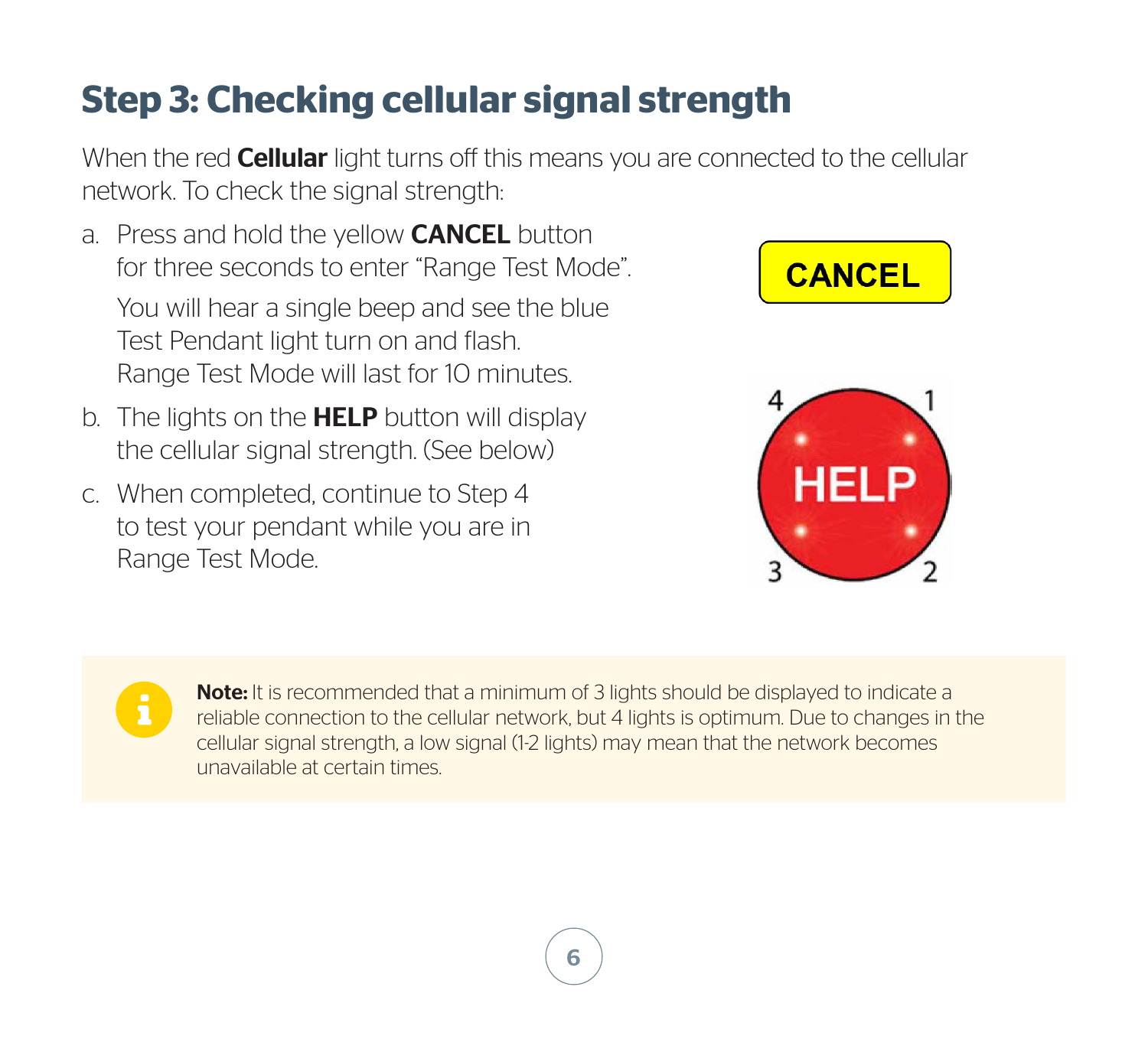# **Step 4: Testing your pendant**

#### RAC recommend this test only if there is another person who is able to help you.

- a. Make sure that you are still in Range Test Mode. If Range Test Mode has timed out, follow Step 3, a. to re-enter.
- b. Press and hold your pendant button for three seconds.
- c. The outer edge of the pendant will flash red to indicate a successful test.

Note: Please ensure that you press and hold the pendant for three seconds and that the outer edge of the pendant flashes red when pressed. This indicates that the pendant has successfully tested.

d. Walk around the house and garden, carefully testing the range of your pendant at waist height and ground level, at multiple locations. If applicable, test from all the following positions:

#### Inside:

- > Sitting on the bed
- > Favourite chair
- > Dining table
- > Base of the shower or bath
- > Furthest corner in every room of the house

### Outside:

- > Washing line
- > Garage or garden shed
- > Letterbox
- > Furthest points in garden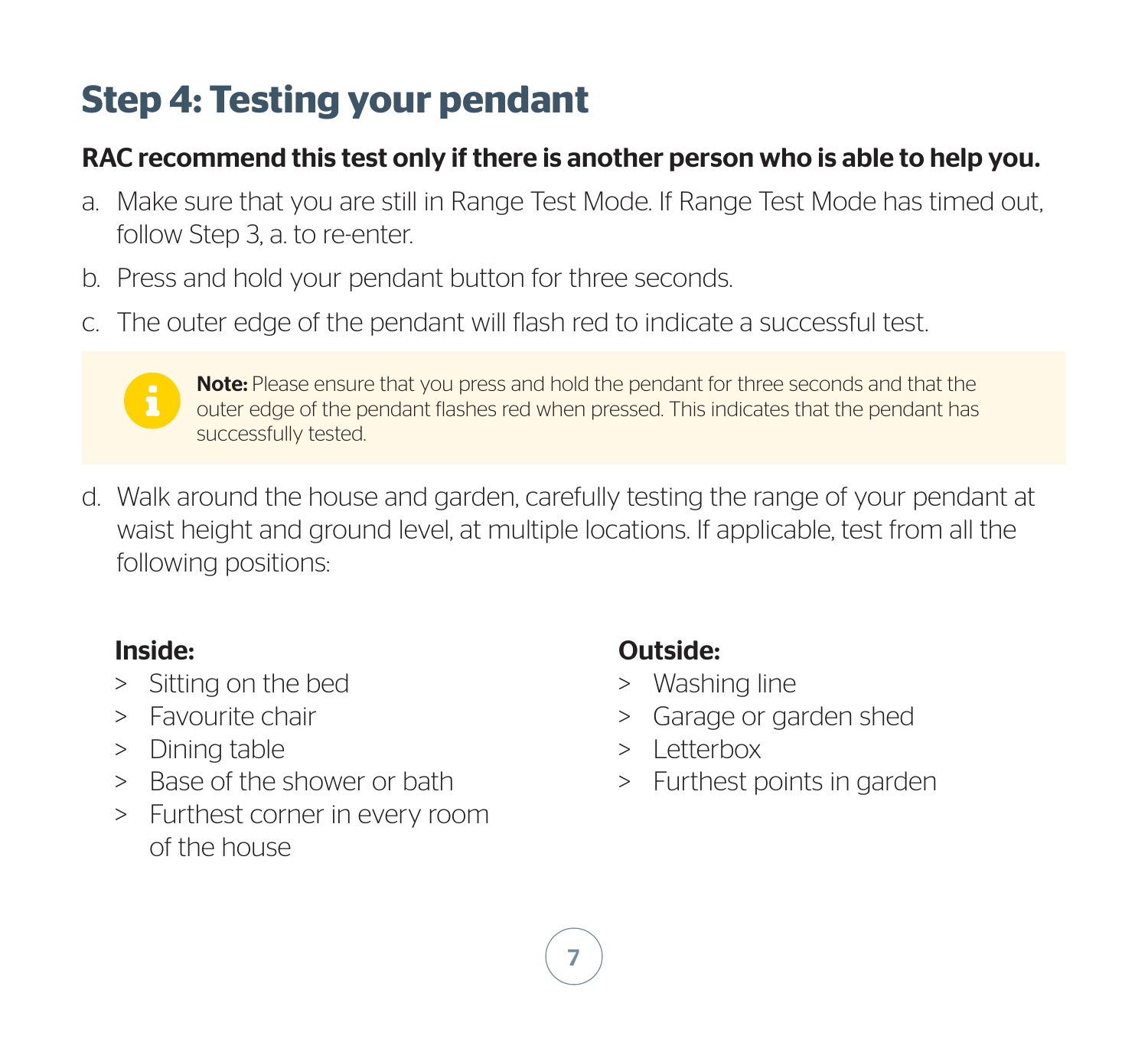## **Step 4: Testing your pendant (continued)**

- e. Check that the outer edge of your pendant **flashes red** after each button press. This indicates that the pendant works at these locations.
- f. When completed, press the CANCEL button on the unit once to end the process.



**Tips:** You can cancel a false alarm by pressing the **CANCEL** button within the 10 second pre-alarm stage. Otherwise, wait for the system to connect you to a monitoring operator and communicate with them by speaking to the base unit.



Note: As a safety feature, Test Mode will time out after ten minutes. To enter back into Test Mode, repeat Step 4, a.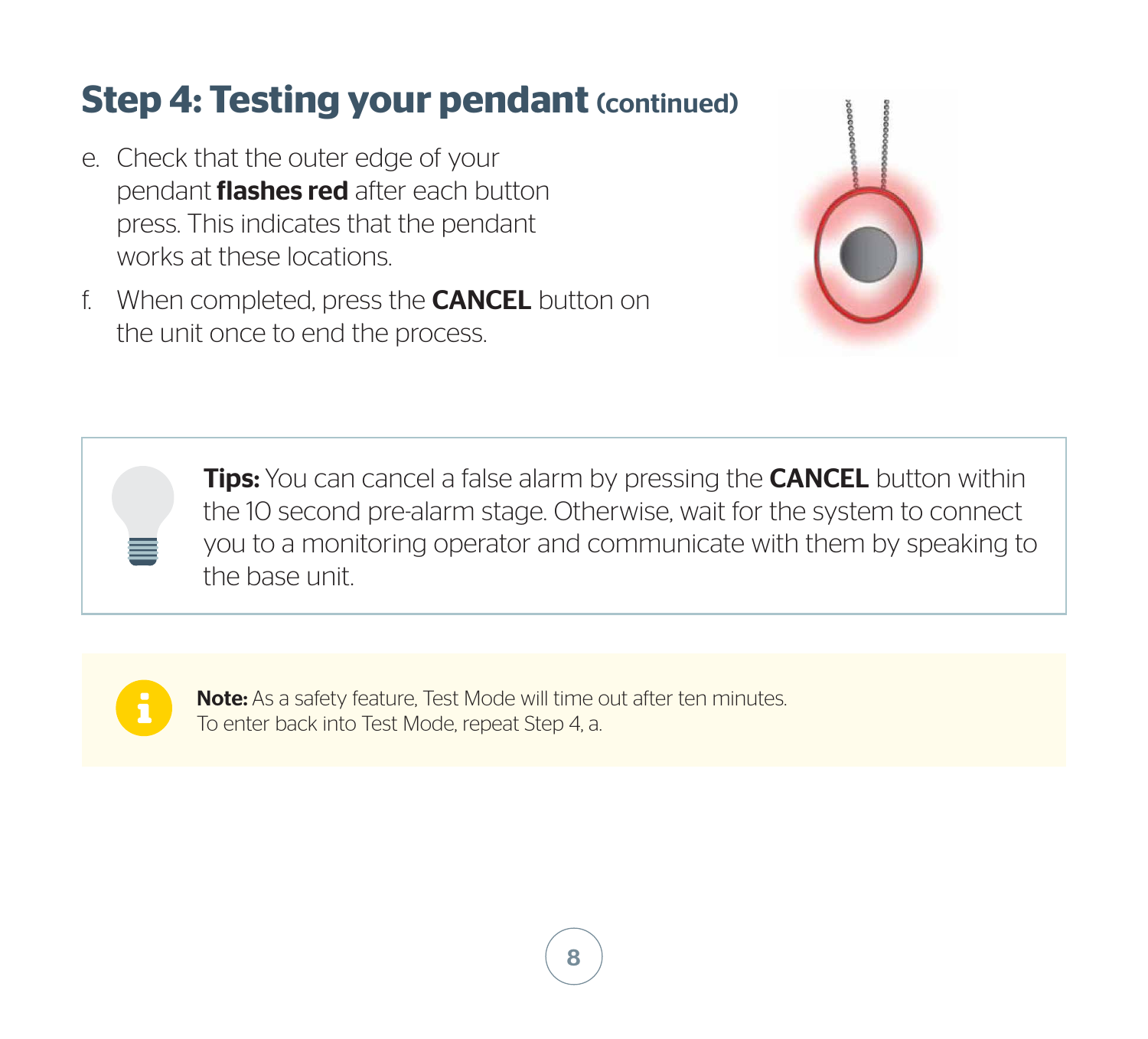# **Step 5: Making a test call and completing installation**

Please complete the following test 24 hours, or more, after taking delivery of your personal alert system.

- a. Press and hold the button on your pendant for 3 seconds – you will hear a loud alarm. **Do not** press the yellow CANCEL button as this will stop the alarm connecting to the RAC monitoring centre. The loud alarm will sound for ten seconds and then you will be connected to an operator.
- b. When you have been connected, inform the operator that you are testing your new personal alert system.
- c. Communicate with the operator by speaking to the base unit.
- d. Unless the operator advises you that there is a problem with the unit, it is ready to use.



#### Your personal alert system is now ready to use.